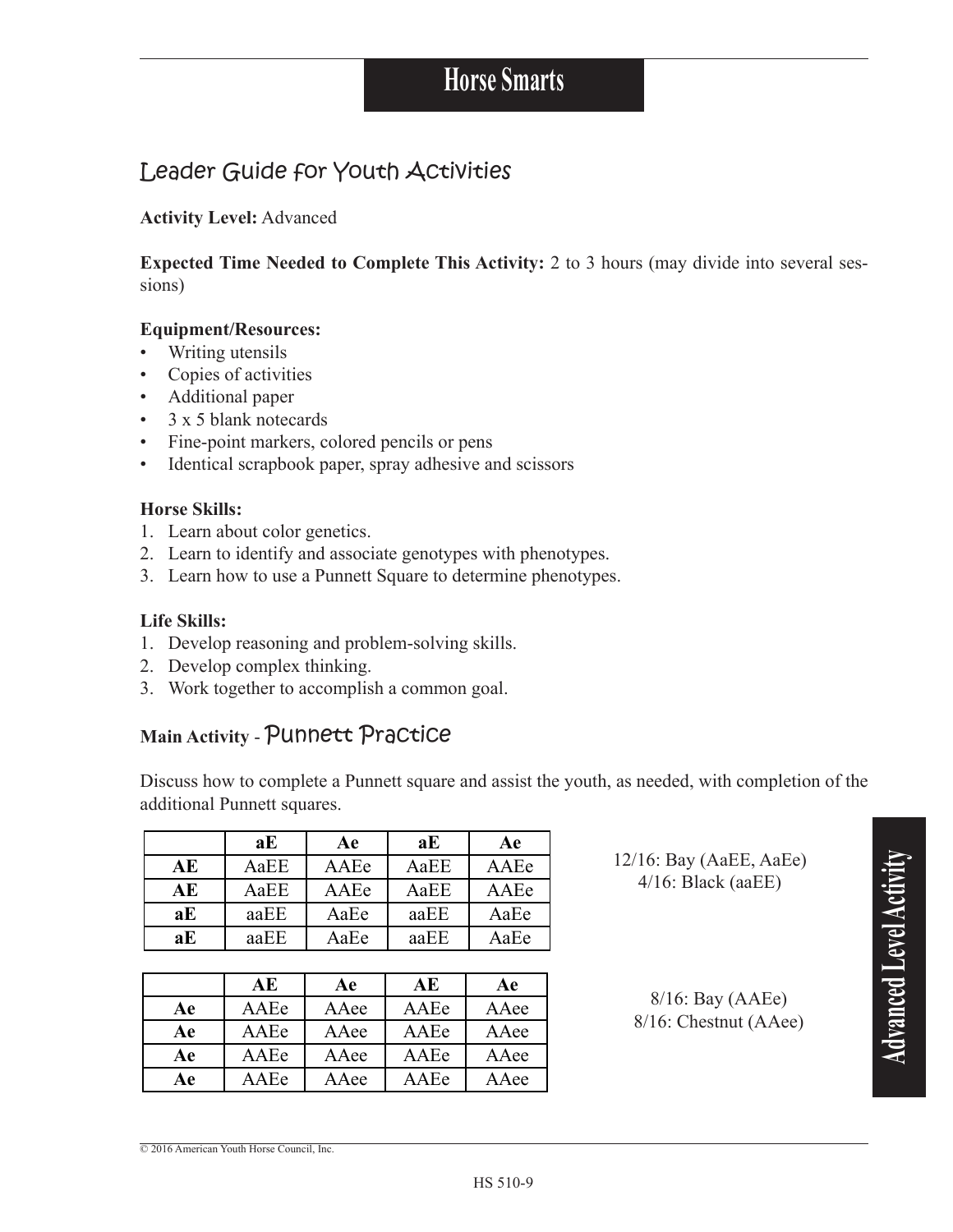HS 510-10

# **Riding Further Activity** - Who's Your Daddy?

- 1. Color of mare- Perlino A. Color of stallion Bay
- Possible stallions- A, C
- 3. Color of mare- Frame overo (chestnut) Color of foal- OLWS Possible stallions- D
- 4. Color of mare- Gray Color of foal- Blue roan Possible stallions- C
- 5. Color of mare- Bay dun Color of foal- Grullo Possible stallions-B, D, E
- 
- Color of foal- Cremello B. Color of stallion Chestnut
- Possible stallions- E C. Color of stallion Red roan
- 2. Color of mare- Cremello D. Color of stallion Frame overo (black)
	- Color of foal- Palomino E. Color of stallion Palomino

# **Riding Further Activity** – Color Coded Challenge

It is recommended that the youth complete the "Coat of Many Colors" chapter prior to this activity. Provide the youth with the supplies needed to create the game cards. You may choose to have the youth create additional genotype/phenotype combinations as an at home assignment. You may also choose to create the game cards at one meeting and then play the game at another meeting. This would give the youth an opportunity to play several games, thereby increasing the potential knowledge gained with this activity.

Decide if the game will be played as competitive or noncompetitive as this will determine the number of cards that will be used. The number of cards used will also determine the difficulty level and you may choose to start out with fewer total cards and then increase the number as the youth learn the basics. Further details regarding creation of the game cards and rules for the game are included in the youth handout.

**Author:**<br> **Author:**<br> **Author:**<br> *Kathryn*<br> *Director*<br> *Gluck Equiversi*<br> **Authors**<br> *Authors Kathryn T. Graves, PhD Director /Genetics Testing at Gluck Gluck Equine Research Center University of Kentucky*

**Authors (Youth Activities):** *Heather Manring, PhD Ohio 4-H*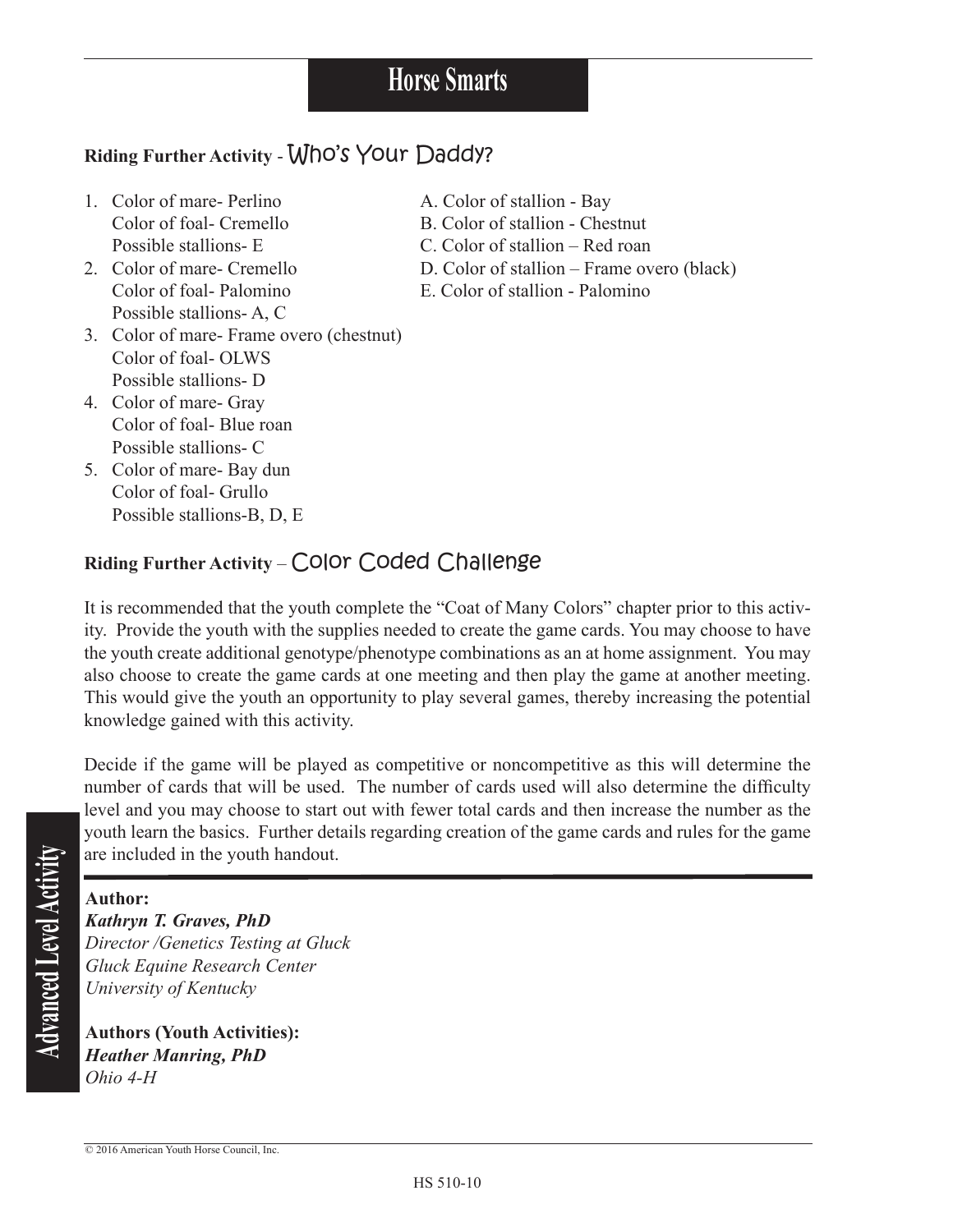#### *Susan Baumgartner*

*American Riding Instructors Association Certified Instructor*

#### **References:**

- 1. Ernest Bailey and Samantha A. Brooks. Horse Genetics. Boston: CABI, 2013. Print.
- 2. Sponenberg, D. Phillip. Equine Color Genetics, 2nd edition. Ames: Iowa State Press, 2003. Print.

#### **Photo Credits:**

- 1. Bay Roan Joanne Tobey. Digital Image
- 2. Chestnut Frame Overo Kathryn Graves, PhD. Digital Image.
- 3. Chestnut Tobiano Kathryn Graves, PhD. Digital Image
- 4. Gray Kathryn Graves, PhD. Digital Image
- 5. Blue Roan Kathryn Graves, PhD. Digital Image

#### **Reviewers:** *Deborah Manring Ohio 4-H*

#### *Dr. Jenifer Nadeau*

*Associate Professor/Equine Extension Specialist University of Connecticut*

The information and material contained in this manual is accurate to the best of the contributors' knowledge and information. In presenting the suggestions and recommendations in this manual, neither the American Youth Horse Council, Inc., nor the section chief(s), reviewers or contributing authors make any guarantees that they are suitable for all persons, ages, locations, terrain, climates, horses/animals, tack, equipment, physical abilities, mental abilities, and situations. The American Youth Horse Council, Inc., and the section chiefs, reviewers and authors make no promises or guarantees about the accuracy, completeness, or adequacy of the information contained in this manual and disclaim any liability in connection with the use of information contained in this manual. When implementing any of the recommendations and/or hands-on activities in this manual, all users are strongly cautioned to carefully evaluate the knowledge and abilities of each participant or spectator and to make appropriate adjustments in the interests of further promoting safety based on individual circumstances.

In addition, you can find the text of each state's equine activity liability law through the search function on this legal information website: https://www.animallaw.info/ We encourage all readers to review the laws applicable to each state where you live or do business. Please also keep in mind that laws change, and some states have amended their equine activity liability laws.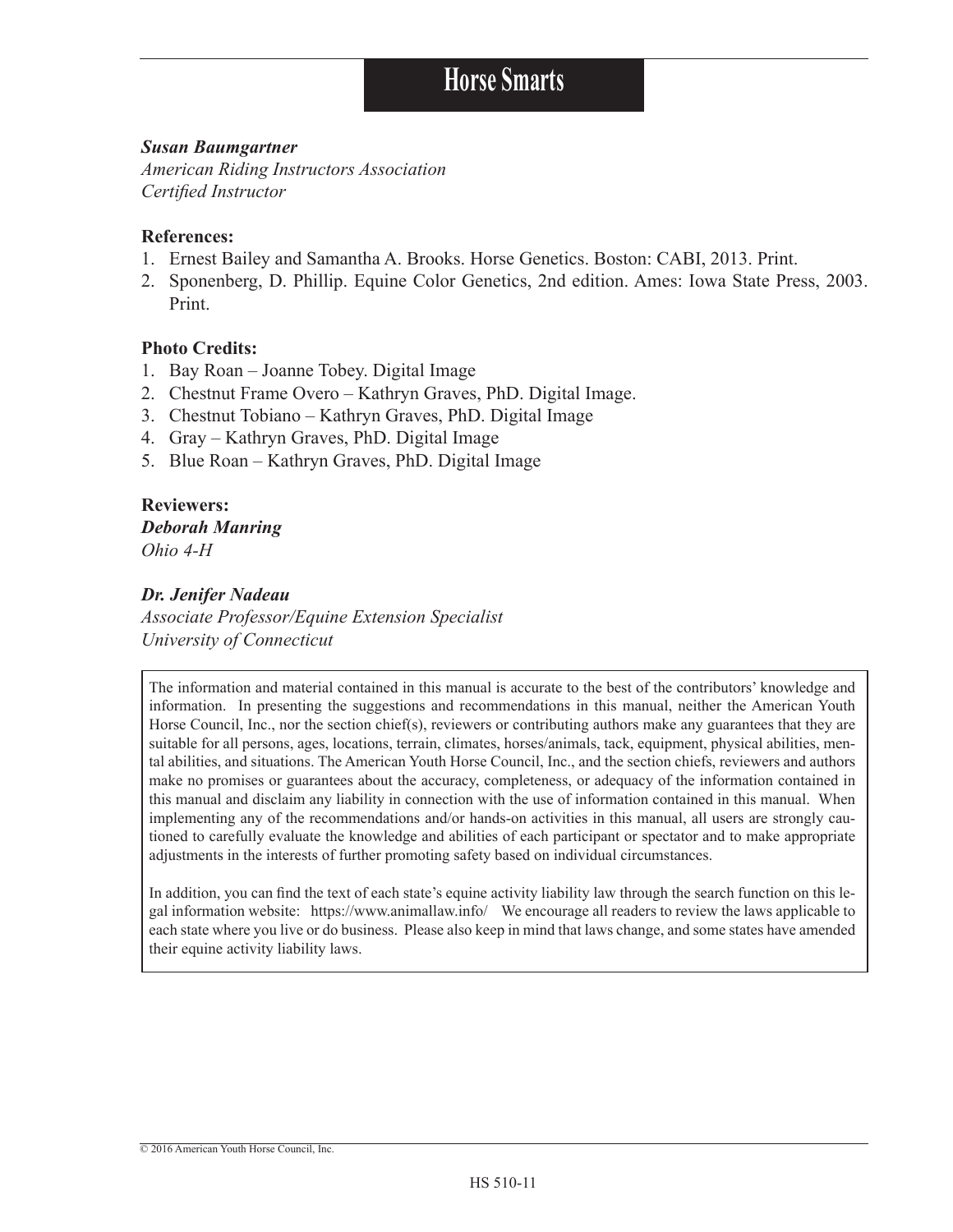# The Code Behind the Color

### **Youth Activities: Advanced**

### Main Activity - Punnett Practice

Punnett squares are a method geneticists use to determine possible genotypes and phenotypes from breeding two specific organisms. It is based on the genotypes of each of the parents and their contribution of one allele of each gene to the offspring. The size of the Punnett square will depend on the number of genes. The first step is to determine the number of different allele combinations. For example, if you are looking at two different genes that each have two alleles, there are four different combinations. This will be done for the genotype of the mare and the stallion. In this case, the Punnett square would be a 4 x 4 grid. The allele combinations for the stallion are listed across the top and the allele combinations for the mare are listed down the left side. Then each of the squares are filled in by combining the alleles for the mare and the stallion. From this, you can determine the probability of a certain color resulting from crossing that mare and stallion. An example is provided below. **Stallion Genotype** 



Using the Punnett square provided, determine the possible genotypes and phenotypes of crossing a bay mare with a black stallion. The bay mare has a genotype of AaEE and the black stallion has a genotype of aaEe.

Advanced Level Handout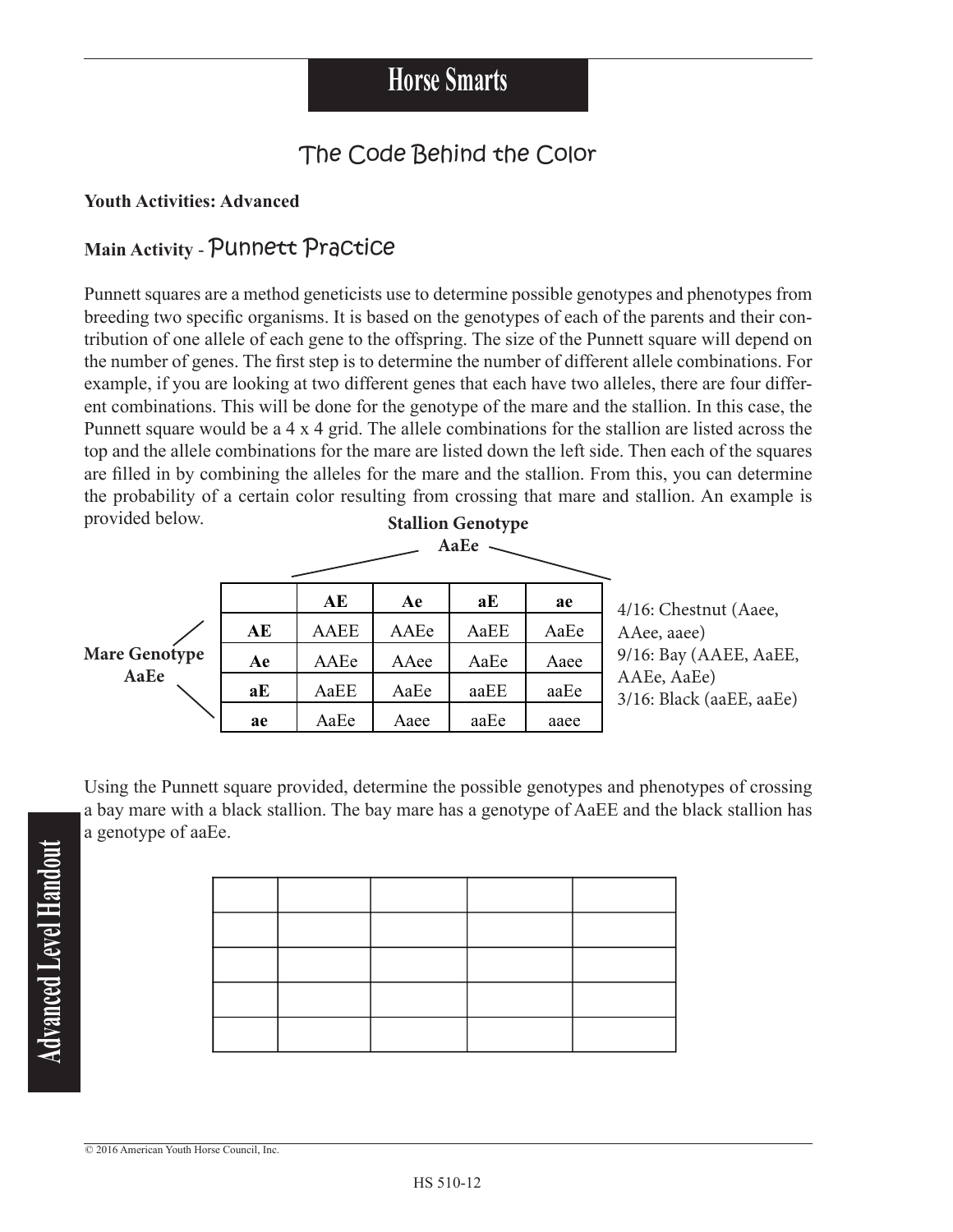Using the Punnett square provided, determine the possible genotypes and phenotypes of crossing a chestnut mare and a bay stallion. The genotypes are AAee for the mare and AAEe for the stallion.

### **Riding Further Activity** - Who's Your Daddy?

Using what you learned in this chapter and a Punnett square, determine which of the stallions could be the sire of the foal. There are five mare-foal combinations (see next page), each of which has a given genotype. The phenotype for each of these horses needs to be determined as well as the phenotype of the five stallions. Identify which stallion could be a possible sire for each of the foals. You may use a stallion more than once and a single mare-foal pair may have more than one possible stallion.

For the genotypes, if a gene is not listed it is considered to be homozygous recessive. For example, the genotype AaEeggcrcr, is considered homozygous recessive for the gray gene and cream gene and would therefore be listed as AaEe.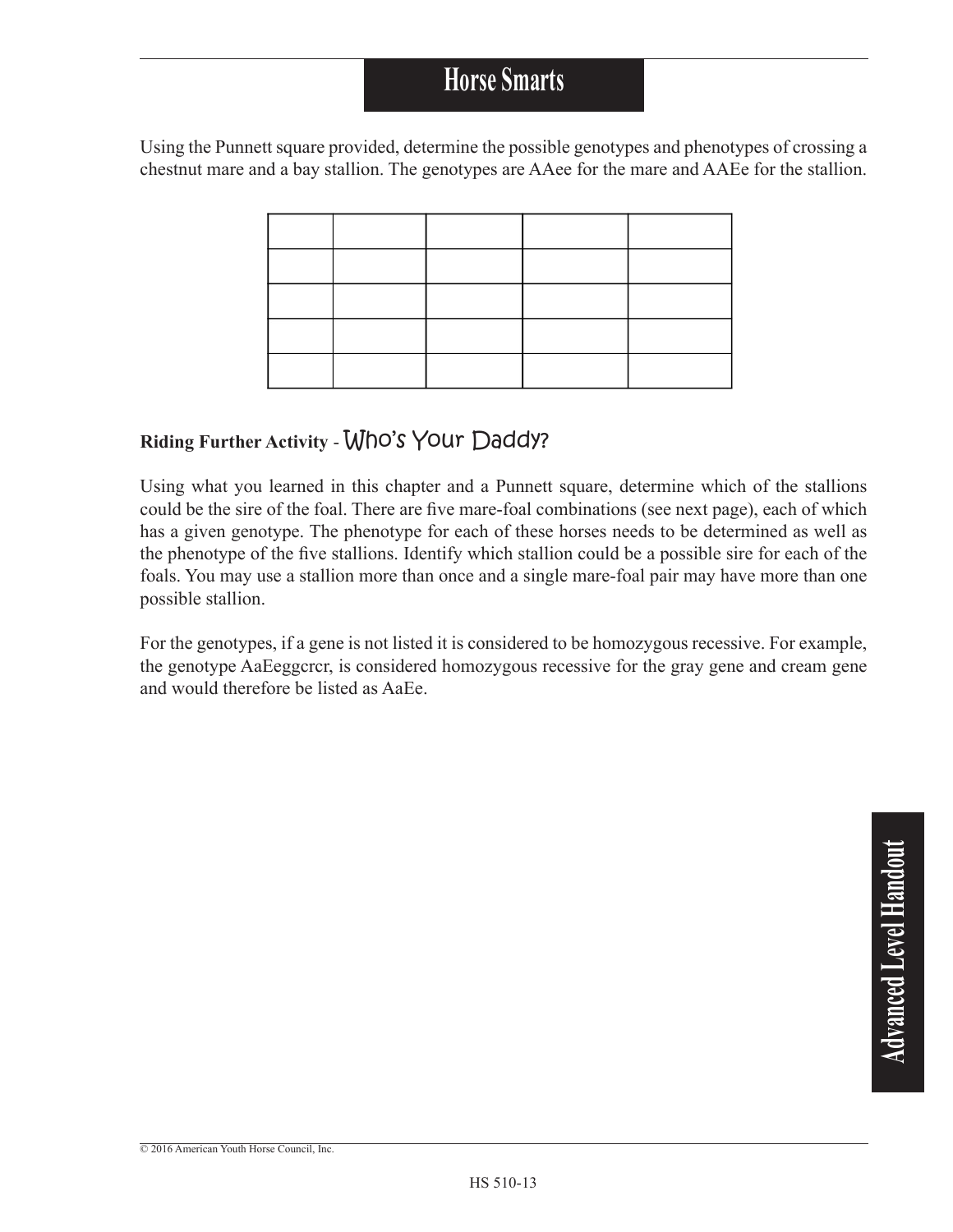

© 2016 American Youth Horse Council, Inc.